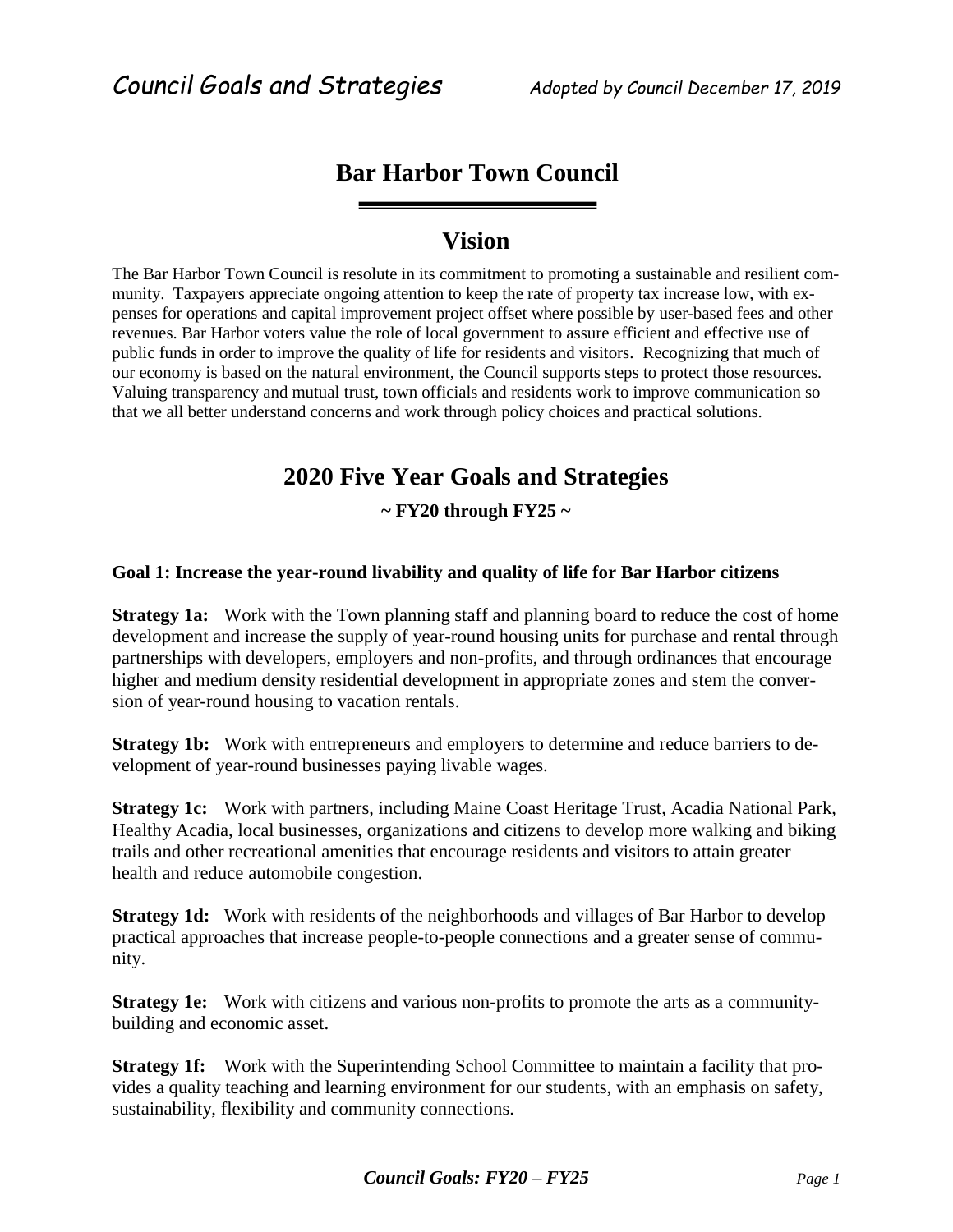#### **Goal 2: Create effective plans for a Sustainable Future**

**Strategy 2a:** Explore opportunities to address the climate change emergency by reducing reliance on fossil fuels using additional publicly owned lots for development of solar energy, and other measures that achieve meaningful energy conservation.

**Strategy 2b:** Support the Town Manager in developing the appropriate capacity within the planning department that will allow the town to begin an update of Bar Harbor's Comprehensive Plan in 2020, including vision and goals for the future of the town, and, importantly, the basis for a more workable Land Use Ordinance.

**Strategy 2c:** Work with the Cruise Ship Committee and other stakeholders to create plans to reduce congestion in the vicinity of the town pier and waterfront by tour busses and various services provided to seasonal visitors, including passengers from cruise ships.

**Strategy 2d:** Convene stakeholders, including local business leaders, relevant committees and task forces, and residents to ensure the maintenance of a sustainable tourism industry.

#### **Goal 3: Improve the Effectiveness and Delivery of Municipal Services**

**Strategy 3a**: Building on lessons learned from our collaboration with the Town of Mount Desert for shared police services, explore additional possibilities in public safety, including dispatching services, and other town services/functions (e.g. human resources and finances), where collaboration among towns could lead to greater effectiveness and efficiency.

**Strategy 3b:** Study space and facilities needs for public safety functions within Bar Harbor, and recommend shorter-term solutions, even as longer-term exploration of strategies for collaboration with the Town of Mount Desert continues.

#### **Goal 4: Improve and Maintain Local Infrastructure**

**Strategy 4a:** Monitor and improve the town's seasonal parking and seek additional solutions to on-going parking and congestion problems including promotion of walking, biking and shuttlebus alternatives to private automobiles in the downtown.

**Strategy 4b:** Continue to evaluate opportunities for improved broadband service within downtown and areas of the town not currently served.

**Strategy 4c:** While continuing to develop funding sources for street-scape improvements outlined in plans for Cottage and Lower Main Streets, direct the Planning Board to address elements of the land use ordinance that tend to make such redevelopment more difficult.